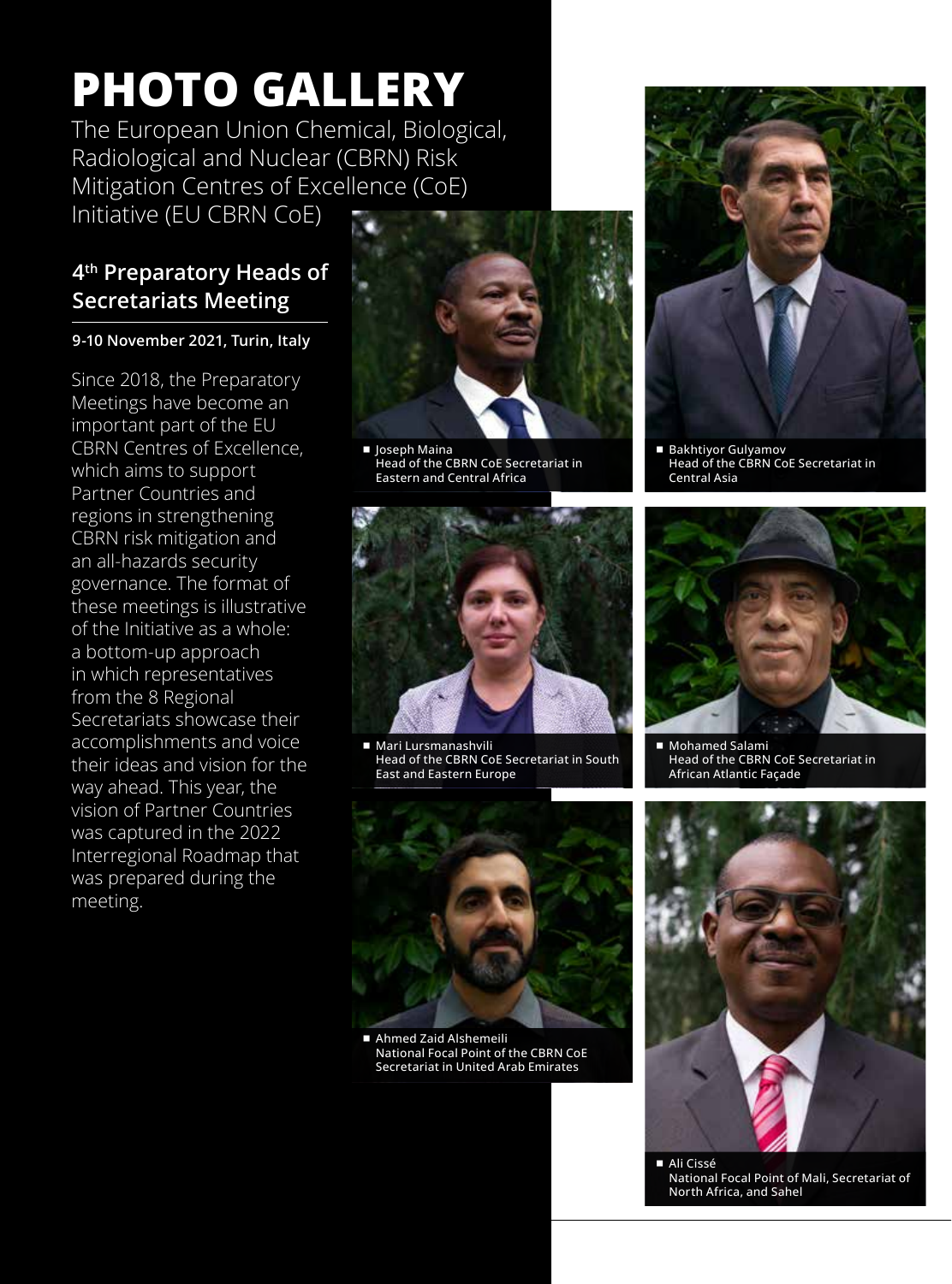







During the event, the Kenyan Nuclear Regulatory Authority and UNICRI signed the Memorandum of Understanding for the official inauguration of the Regional Secretariat in Nairobi. The EU CBRN Centres of Excellence now has 8 Regional Secretariats. The other Regional Secretariats are based in: Abu Dhabi, Amman, Algiers, Manila, Rabat, Tashkent and Tbilisi.



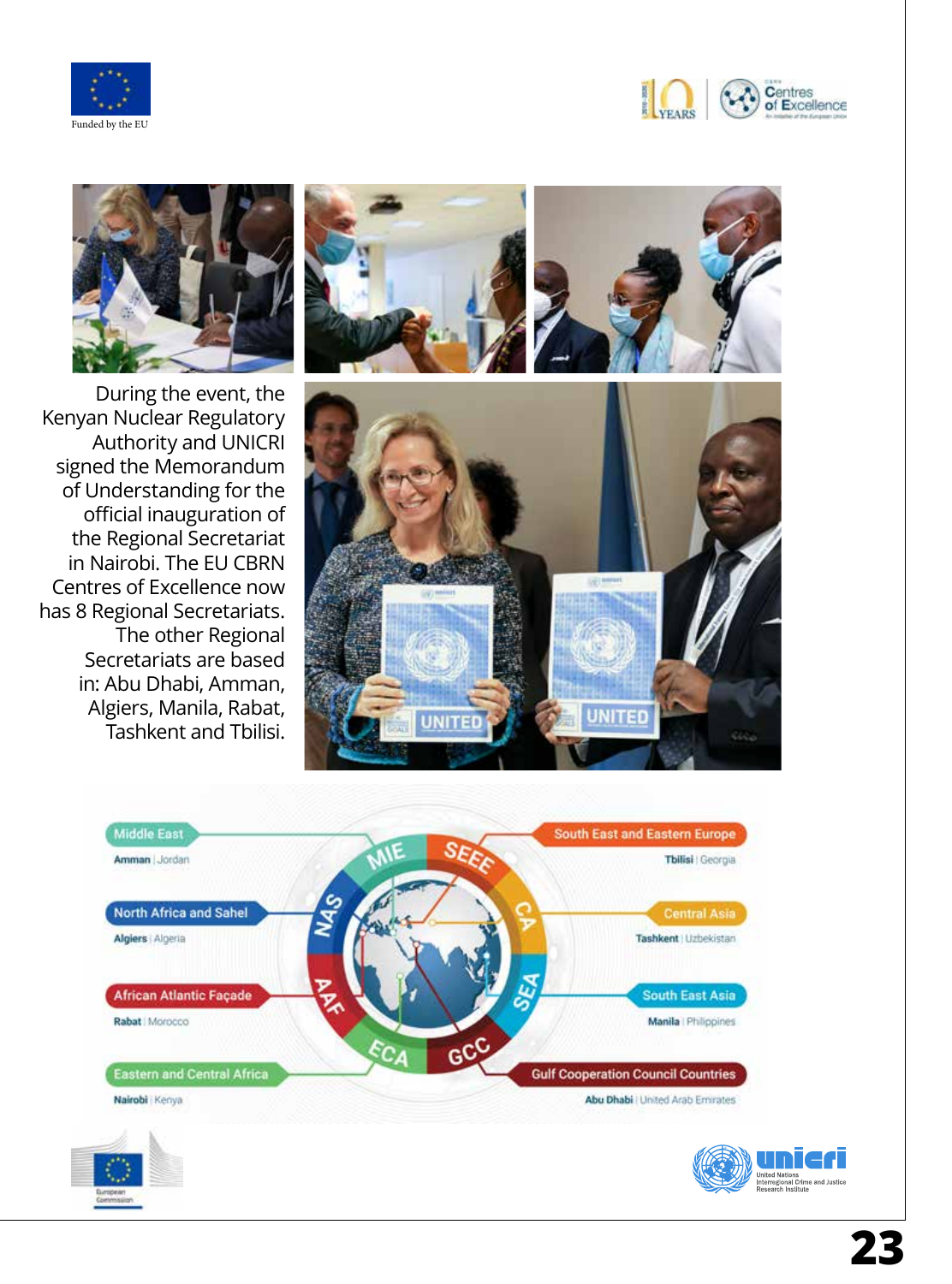#### PHOTORE GALLERY



# Interregional Roadmap 2022

European Commission FPI Head of Unit, Ms. Natalie Pauwels: "The Interregional Roadmap is a strategic document that has been elaborated with the participation of all eight regional secretariats. It includes many important objectives to be achieved collectively, in order to maximise the effectiveness of the Centres of Excellence Initiative."

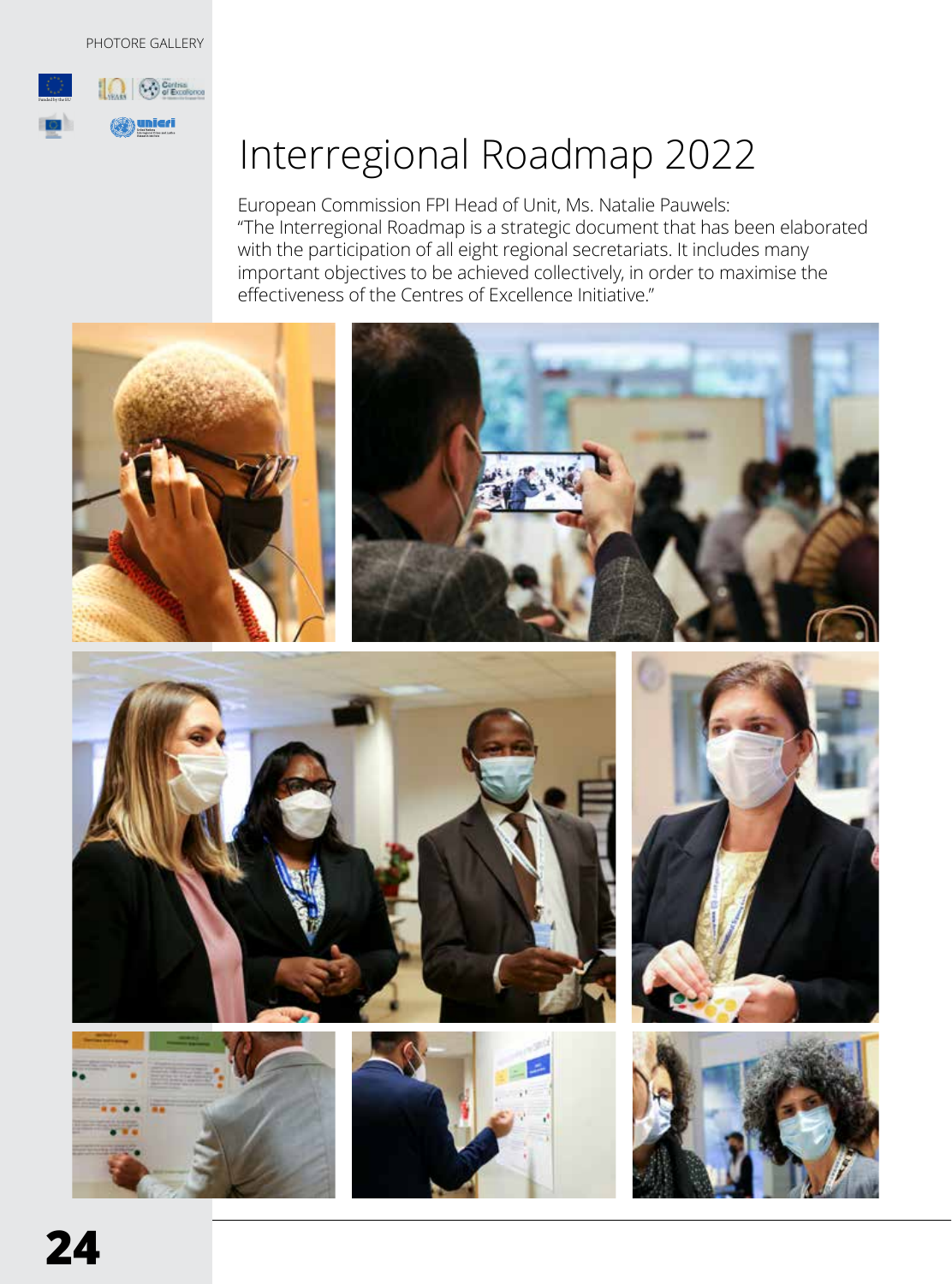UNICRI Director, Ms. Antonia De Meo: "UNICRI is proud to be part of the EU CBRN Centres of Excellence Initiative since its start, more than 10 years ago, and to work together with key stakeholders and experts in 62 UN Member States every day."





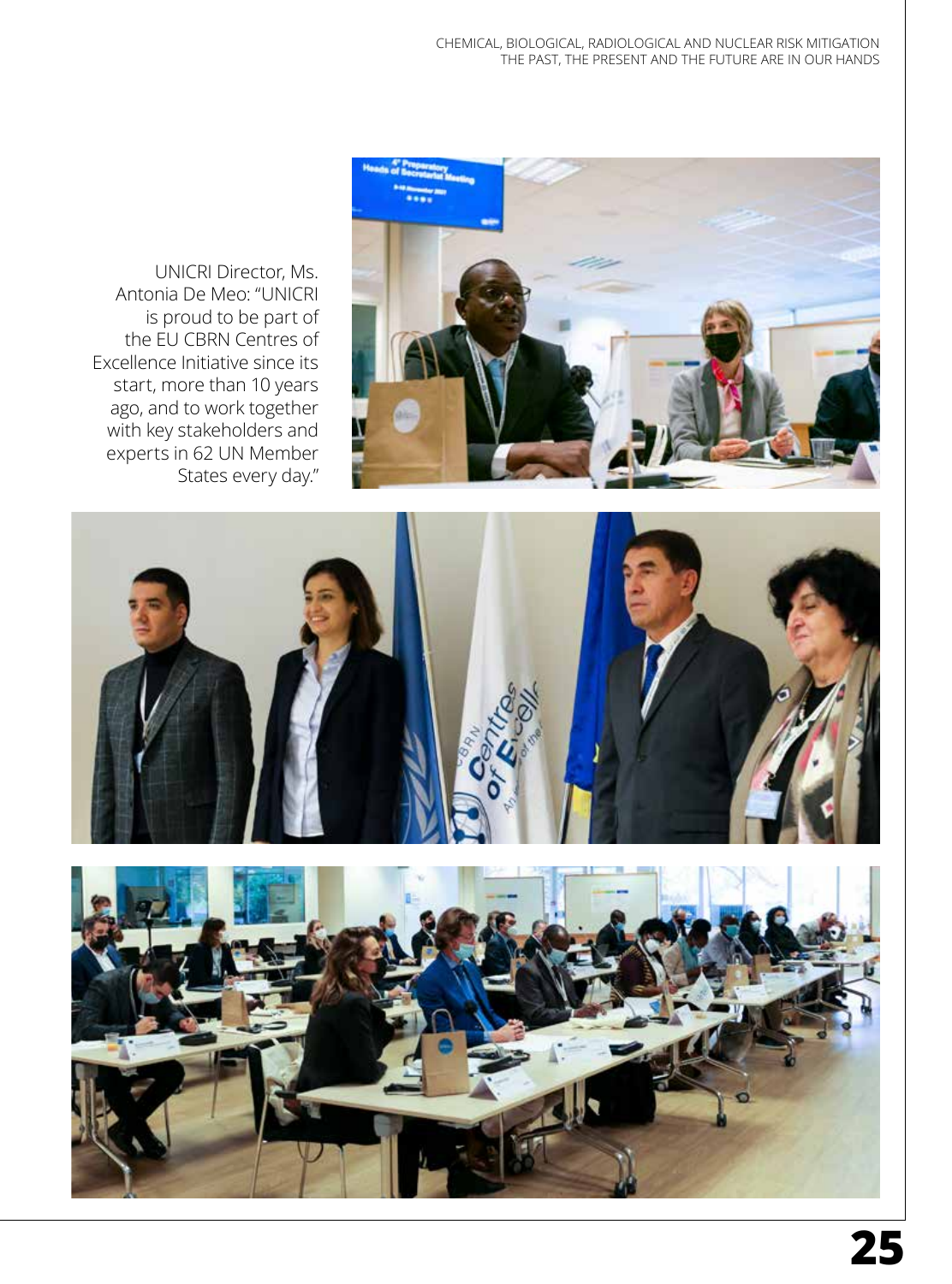

### **4th Preparatory Heads of Secretariats Meeting**

The EU CBRN Centres of Excellence Initiative is implemented through a network, composed of different actors from the Partner Countries, the European Commission and UNICRI. Many of them were present during the meeting.



#### **Heads of Secretariats**

are designated by the Host Country of the CBRN CoE Regional Secretariat. The Head of the Regional Secretariat guides and promotes the Initiative at the regional level and contributes to the smooth functioning of the Regional Secretariat.

#### **Regional Coordinators**

are United Nations Officials employed by UNICRI and deployed at the different Regional Secretariats. The Regional Coordinator coordinates the implementation of the CBRN CoE at the regional level, in close cooperation with National Focal Points and the Head of Secretariat.